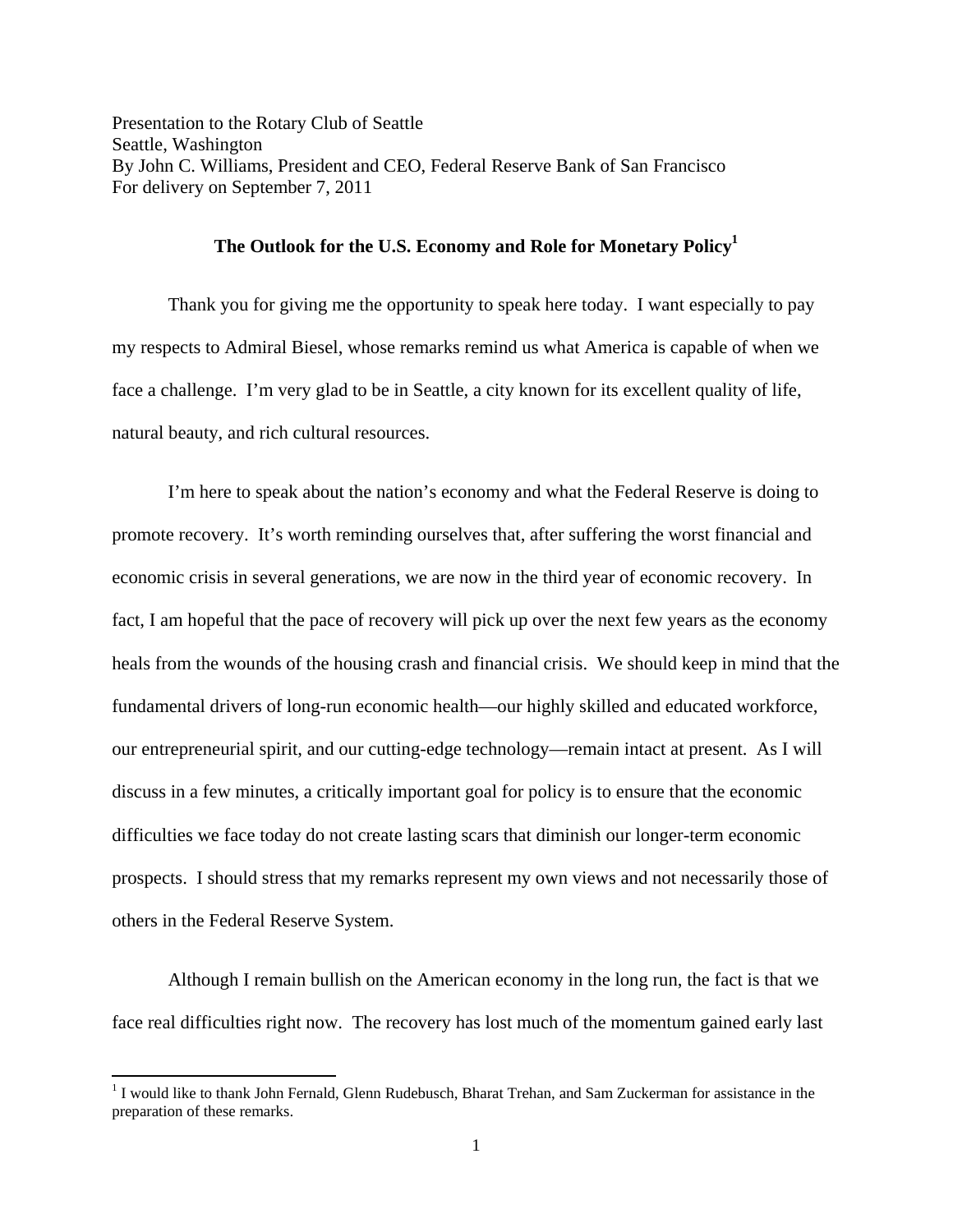year and the outlook for the economy over the next year has grown darker. The GDP numbers tell the story. Real gross domestic product—or GDP—is a broad measure of the goods and services Americans produce. It grew at nearly a 4 percent annual rate in the first half of 2010, before slowing to about a 2½ percent rate in the second half. Then, in the first half of 2011, the real GDP growth rate fell to a scant 0.7 percent. That's dangerously close to stall speed.

This slow growth explains why the economy is adding so few jobs these days. Last week we learned that payrolls outside the farm sector didn't increase at all in August. Indeed, over the past four months, we've added only 40,000 jobs per month on average. That's well below the pace needed to bring the unemployment rate down from its current level of 9.1 percent. And this number understates the degree of underemployment in the economy. When you count those who want to work but have given up looking and those who only work part time because that's all they can find, the underemployment rate exceeds 16 percent.

The recent slowdown was due in part to temporary factors. The weather was unusually bad in many parts of the country this past winter, the Japanese earthquake disrupted global supply chains, and, perhaps most importantly for U.S. economic growth, oil and other commodity prices surged. Higher prices at the pump staggered Americans and took a sizable bite out of consumer spending at a particularly sensitive moment for the economy.

The effects of these temporary brakes on growth have largely faded. But several more persistent trends are also impeding recovery. The news from the housing market has been particularly dismal. Past recoveries typically got a kick start from a rebound in home construction and spending on furniture, appliances, and other big-ticket items people needed for their new houses and apartments. This time, though, construction is stuck at post-World War II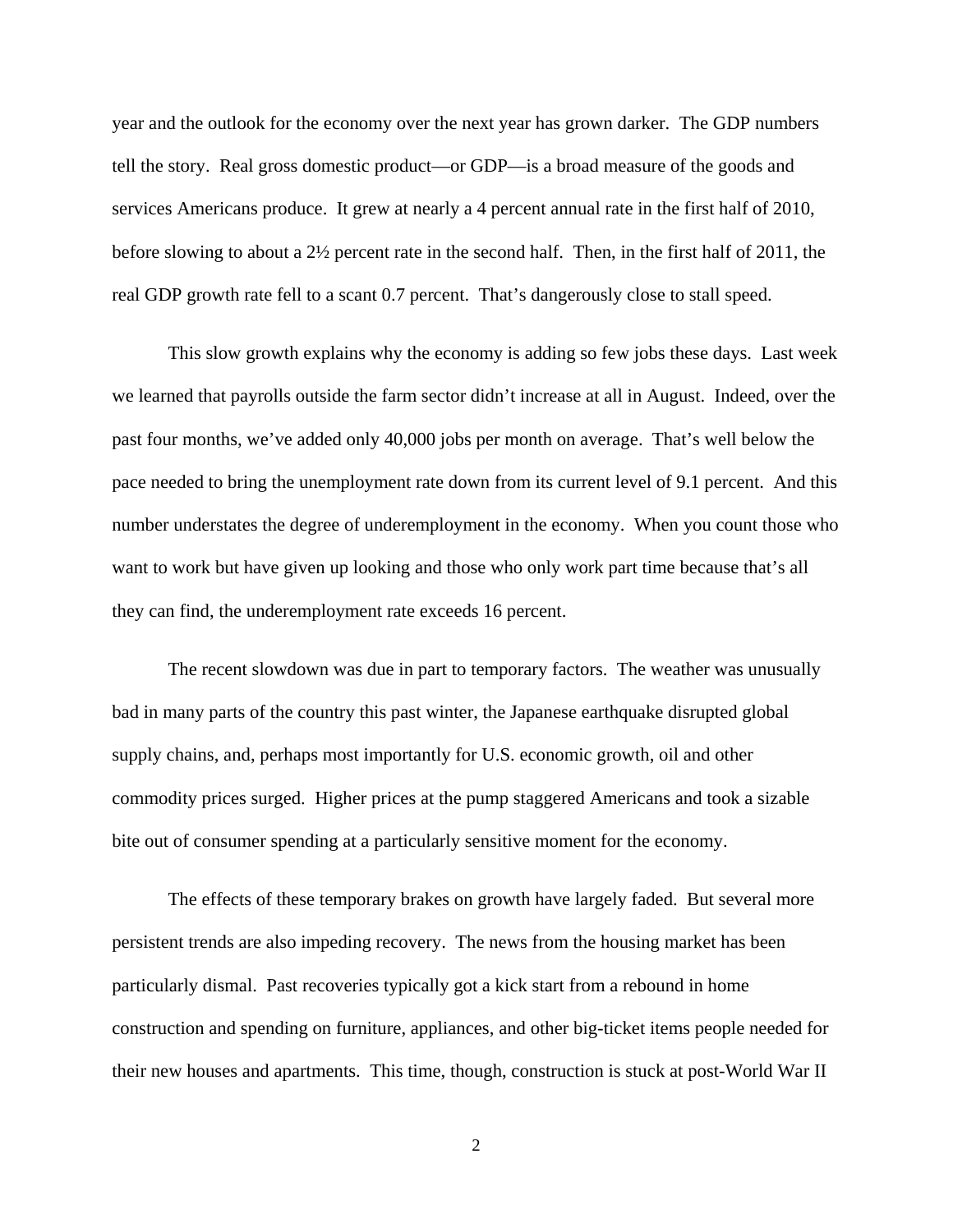low levels. A huge supply of homes is available for sale, which keeps prices down. Add to that what might be called a shadow inventory of some 4 million homes whose owners are seriously delinquent on their mortgages or in foreclosure. Despite great loan terms and low prices, buyers who qualify for credit are understandably nervous about jumping back into the housing market. And, of course, millions of other potential buyers are underwater on their current mortgages, making it hard for them to sell or refinance.

Meanwhile, the bounce in consumer spending often seen in the wake of recessions has been unusually tepid this time around. The combination of huge amounts of household debt, losses in the housing and stock markets, and high unemployment has clearly taken a toll on both the ability and willingness of households to spend. People are on edge waiting for the other shoe to drop. Consumer sentiment plunged last month, which was partly a reaction to the unnerving news about the federal debt ceiling debate in Washington, D.C., and the European debt crisis. In fact, the latest consumer sentiment readings are near the all-time lows recorded in late 2008 during the most terrifying moments of the financial crisis. Here is a telling statistic: Sixty-two percent of households expect their income to stay the same or decline over the next year, the worst reading in the over 30 years that this question has been asked. With consumer spending making up 70 percent of the economy, it's hard to have a robust recovery when Americans are so dispirited.

Recent developments raise questions about the strength and durability of the recovery. Still, despite all the obstacles, the odds are that we will continue along the path of recovery and that the pace of growth will pick up modestly. The temporary shocks that I mentioned earlier have begun to fade. Manufacturing—automobile production in particular—is starting to recover from the effects of the Japanese earthquake. Oil prices have come down. Importantly, the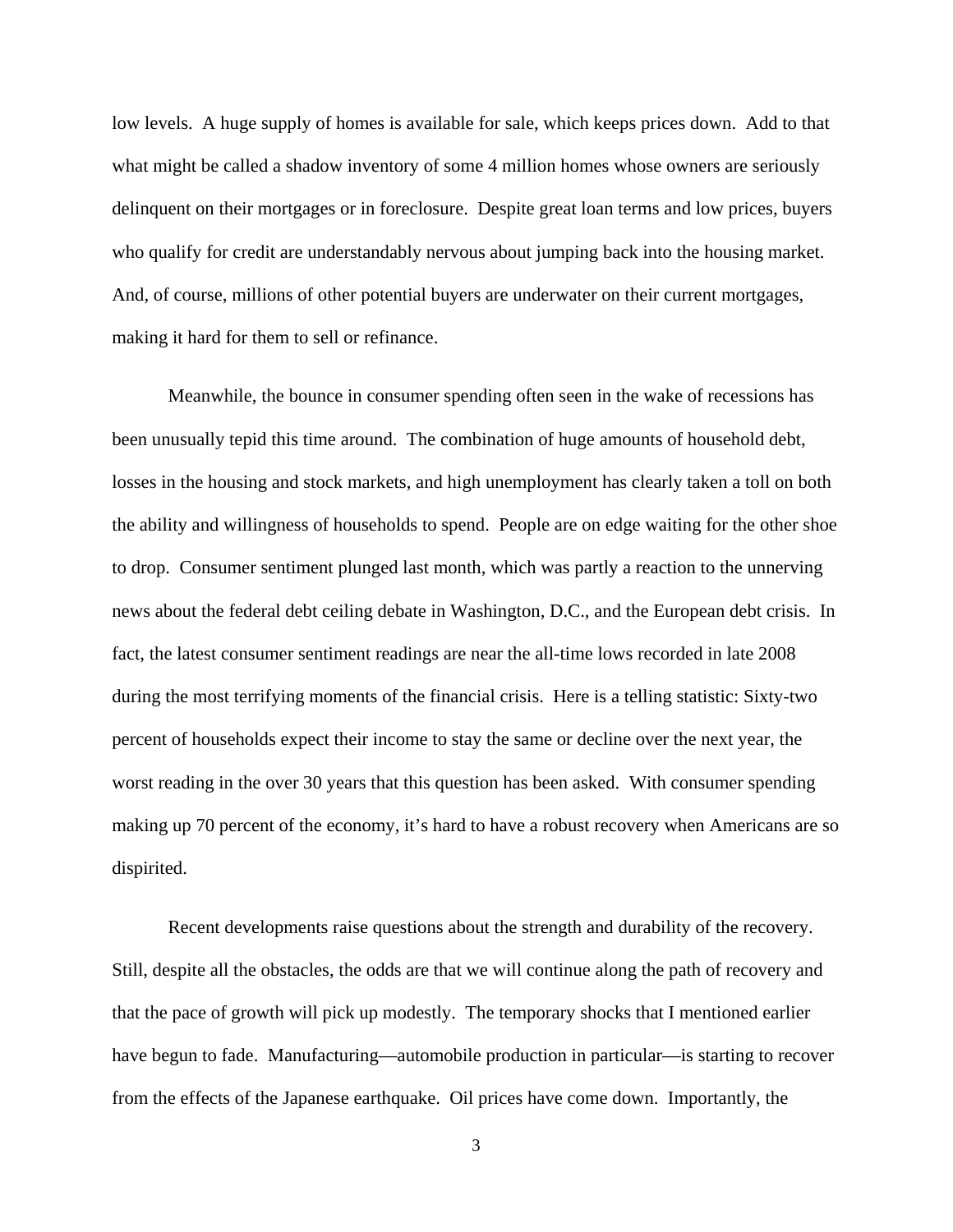financial system's health has improved greatly over the past few years. Interest rates are at historic lows and corporations are flush with cash. Banks are slowly relaxing their grip on loans. These factors should lay the foundation for gradual economic improvement. My forecast calls for the economy to grow around 2 percent in the second half of 2011 and gain further strength next year. Unfortunately, that won't be anywhere near fast enough to bring down the jobless rate much. I expect unemployment to remain around 9 percent through the end of this year and to still be above 8½ percent at the end of next year.

This recovery is very different from most other postwar upturns, which tended to be relatively vigorous. We're in the third year of renewed growth and the unemployment rate is still higher than at almost any other time since World War II. Shockingly, the economy today has the same number of jobs as in February 2000, more than 11 years ago. And almost a third of the unemployed—nearly four-and-a-half million people—have been out of work for at least a year, a striking break from past downturns when unemployment spells were typically short. The longer it takes to get this economy back to full health, the greater the risk that the recession will leave permanent scars. Millions of workers have gone years without jobs. They are losing out on work experience and their attachment to the labor market is fraying. Many potentially productive people could become much more difficult to employ or drop out of the labor market altogether.

At the same time, we are vulnerable to negative shocks that could put the recovery at risk. That's why events in Europe are such a cause for concern. Fears that some nations in the euro zone will not be able to make payments on their debts have spread from smaller countries, such as Greece and Ireland, to larger economies, such as Spain and Italy. This is not something we can dismiss as somebody else's problem. A full-blown financial meltdown in Europe would hit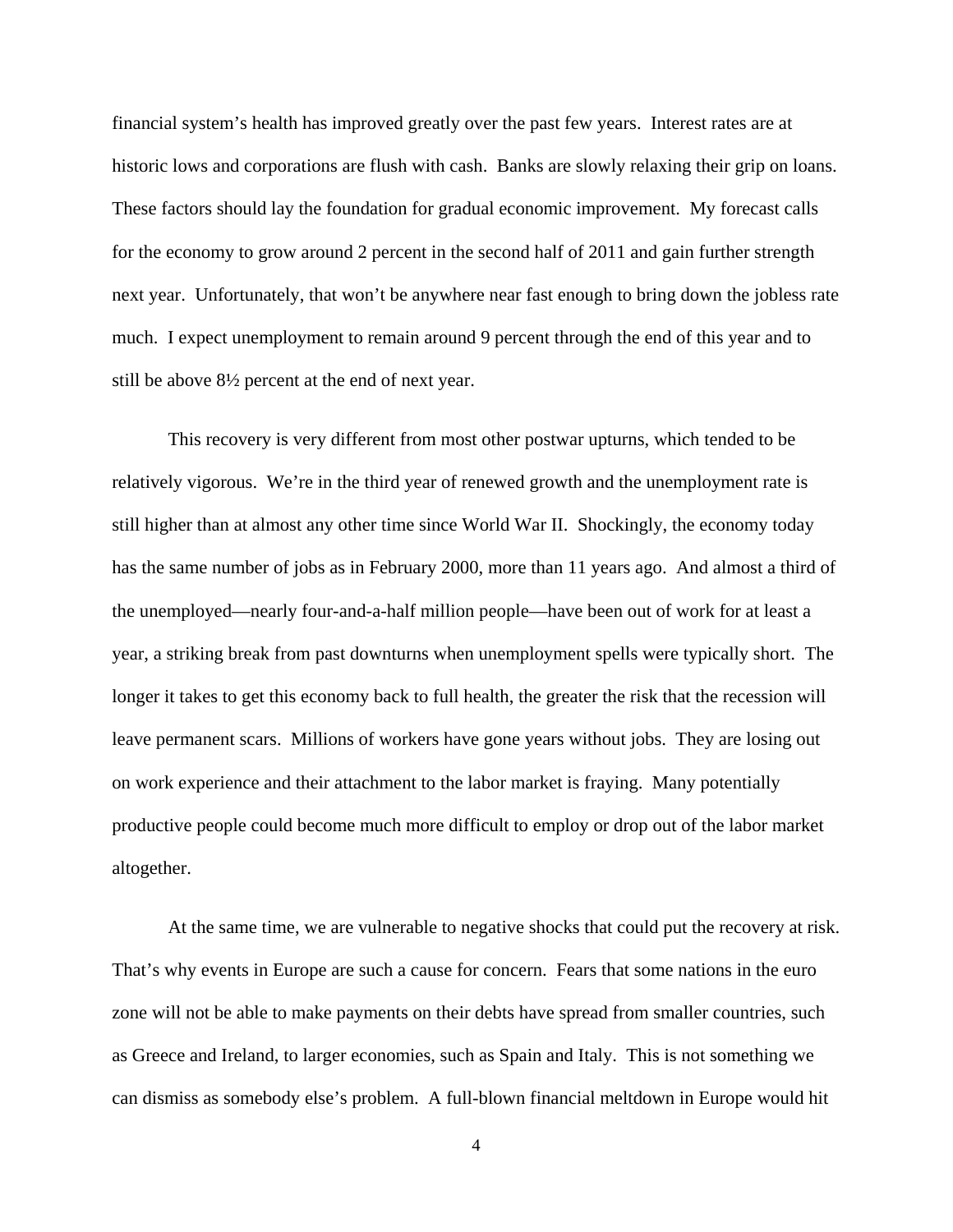U.S. exports, which have been one of the economy's few bright spots. Perhaps more importantly, it could slam U.S. financial markets and deal a further blow to already fragile confidence. In other words, a downturn in Europe could knock the props out from under the U.S. recovery.

We've had our own shock right here at home in the form of the contentious debate over a long-term fix for the federal budget deficit. It's essential that we bring the budget under control. But, how this is accomplished is extremely important, both for our country's short- and long-run economic health. First, let's look at the long view. The budget decisions made today will affect our nation's future investments in job training and education, research and development, and public and private capital. These are the critical determinants of our long-term economic prospects and standard of living. In the near term, efforts at deficit reduction may reduce demand and further slow the already precarious recovery. In addition, the deficit controversy has added one more ingredient to the currents of economic anxiety that are roiling households and businesses. And, as I mentioned before, the short and the long run are connected. The longer it takes to get the unemployment rate back down, the greater the risk that there will be permanent scars to the economy.

Let me now say a few words about inflation. At the end of last year, 12-month inflation was a very low 1.4 percent, according to the Fed's preferred measure of household consumption prices. That had some people wondering whether we were at risk of sustained deflation, in which prices actually fall. Since then, spikes in oil and some other commodities have driven up inflation. Over the 12 months through July, prices increased 2¾ percent. But I don't expect this inflation bump to persist. The earlier rise in commodity prices was fueled by strong demand, especially in the rapidly expanding economies of the developing world. At the same time, the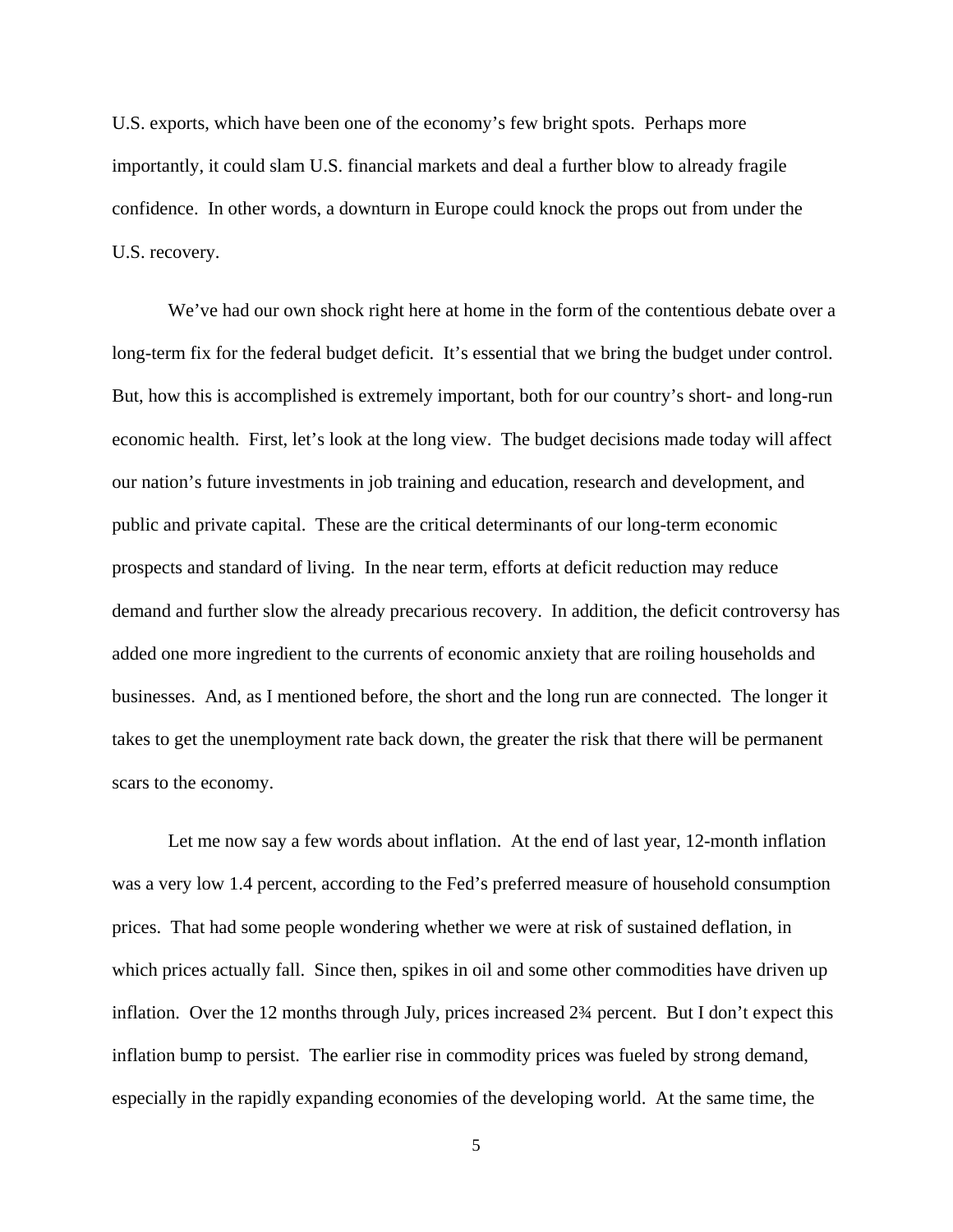prices of goods imported from China and other countries rose as producers there passed along their own higher costs. Recently though, prices for oil and many other commodities have declined, largely due to reduced expectations for global economic growth. In addition, the price hikes for imports have mostly passed through the system, like the proverbial pig in the python.

 Looking ahead, I expect inflation to ease to about a 1½ percent annual pace next year. This is somewhat below the 2 percent level that I see as the appropriate medium-term goal. My expectation that inflation will fall reflects the fact that the economy is performing so far below its potential. Such economic slack tends to depress inflationary pressures. It means that workers have very limited ability to demand higher wages and businesses can't push through price increases that will stick. For example, the latest report showed that wages grew around 2 percent over the past year, hardly a prescription for high inflation. In addition, surveys show that expectations for inflation remain stable.

To sum up, the economy is improving, but at such a modest pace that it will be years before we see a substantial reduction in unemployment. At the same time, we face heightened risks that could cause growth to fall short of even these modest expectations or, even worse, send us back into negative territory. And inflation, which has been running higher than I'd like, is now moderating and likely to drop below preferred levels.

Let me turn to monetary policy and what the Federal Reserve is doing to promote economic recovery. Congress has mandated that the Fed pursue the twin goals of maximum employment and price stability. During the recession, the economy deteriorated sharply and inflation dropped to very low levels. In response, the Fed's policymaking body—the Federal Open Market Committee, or FOMC—took aggressive monetary action. It lowered the Fed's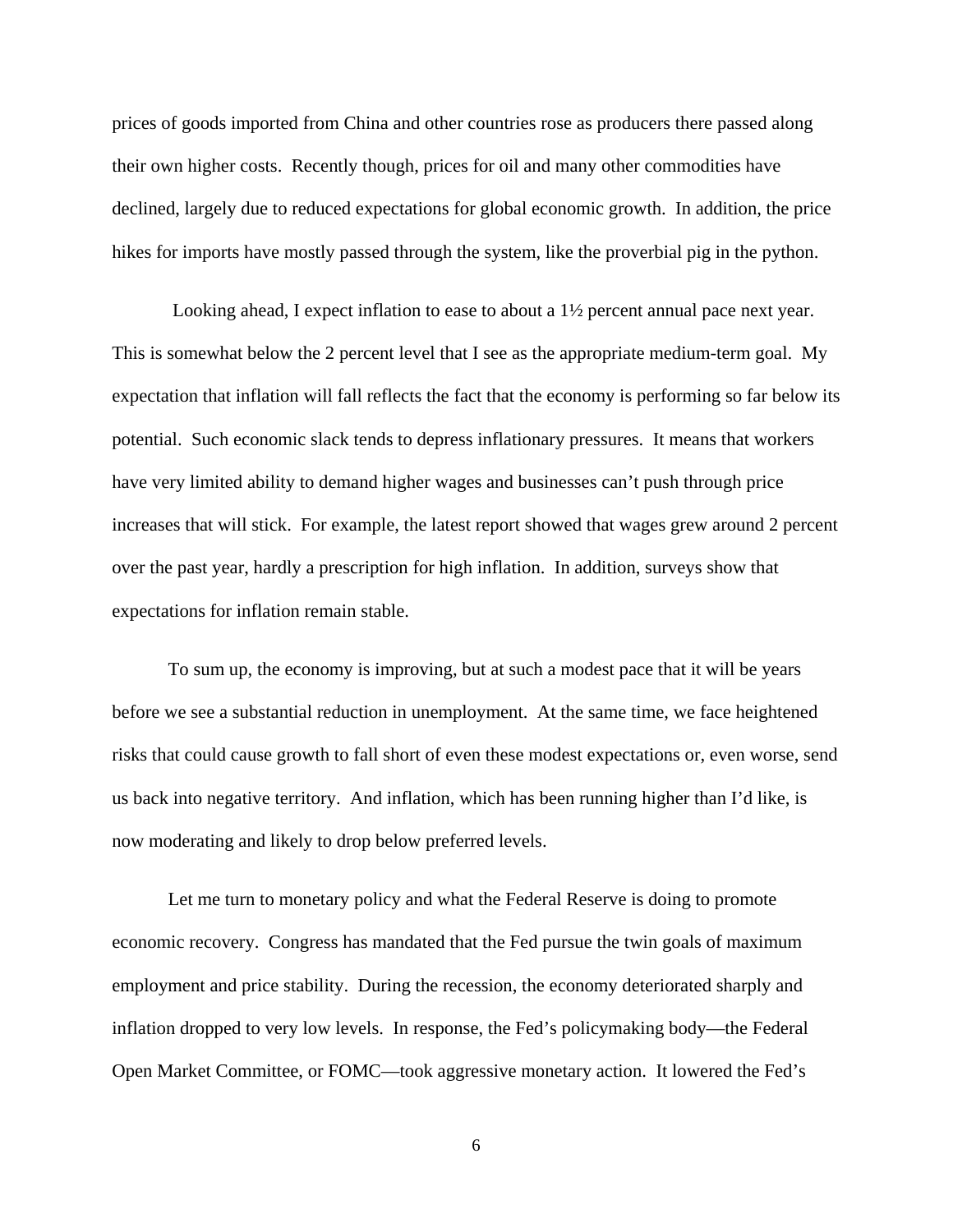benchmark short-term interest rate—known as the federal funds rate—close to zero in December 2008 and has left it there since. In addition, the FOMC carried out two rounds of purchases of Treasury, mortgage-backed, and government-sponsored-agency securities, bringing our holdings of these instruments to \$2.65 trillion. These purchases have reduced longer-term interest rates, thereby improving financial conditions more generally and providing a boost to the economy. They also reduced the risk of slipping into sustained deflation.<sup>2</sup>

Despite these efforts, the recovery slowed to a crawl this year. But what does this mean for monetary policy? After all, monetary policy cannot cure all that ails our economy, which in large measure involves the aftereffects of the mortgage lending boom, the housing crash, and the resulting financial crisis. But, monetary policy can help limit the damage and provide support to other areas of the economy. A medical analogy is useful. Today's economy is like a patient who has suffered a number of injuries and needs time to heal. For the healing process to succeed, it is essential that the bleeding be stopped, the patient be properly hydrated, blood pressure and temperature properly regulated, and secondary infections avoided and treated. These treatments don't cure the injuries directly, but they reduce the risk of the patient getting worse and allow the natural healing process to take hold.

The monetary policy situation is similar. Like the hospital patient, the economy took a turn for the worse and faces heightened risks. In addition, inflation is expected to drift down. These circumstances called for additional monetary easing. At our August meeting, the FOMC took a step in that direction, issuing a statement that we are likely to keep the federal funds rate at exceptionally low levels at least through mid-2013. In one respect, this wasn't such big news. Even before the announcement, financial market participants generally didn't expect the Fed to

 $2^2$  See Chung et al. (2011).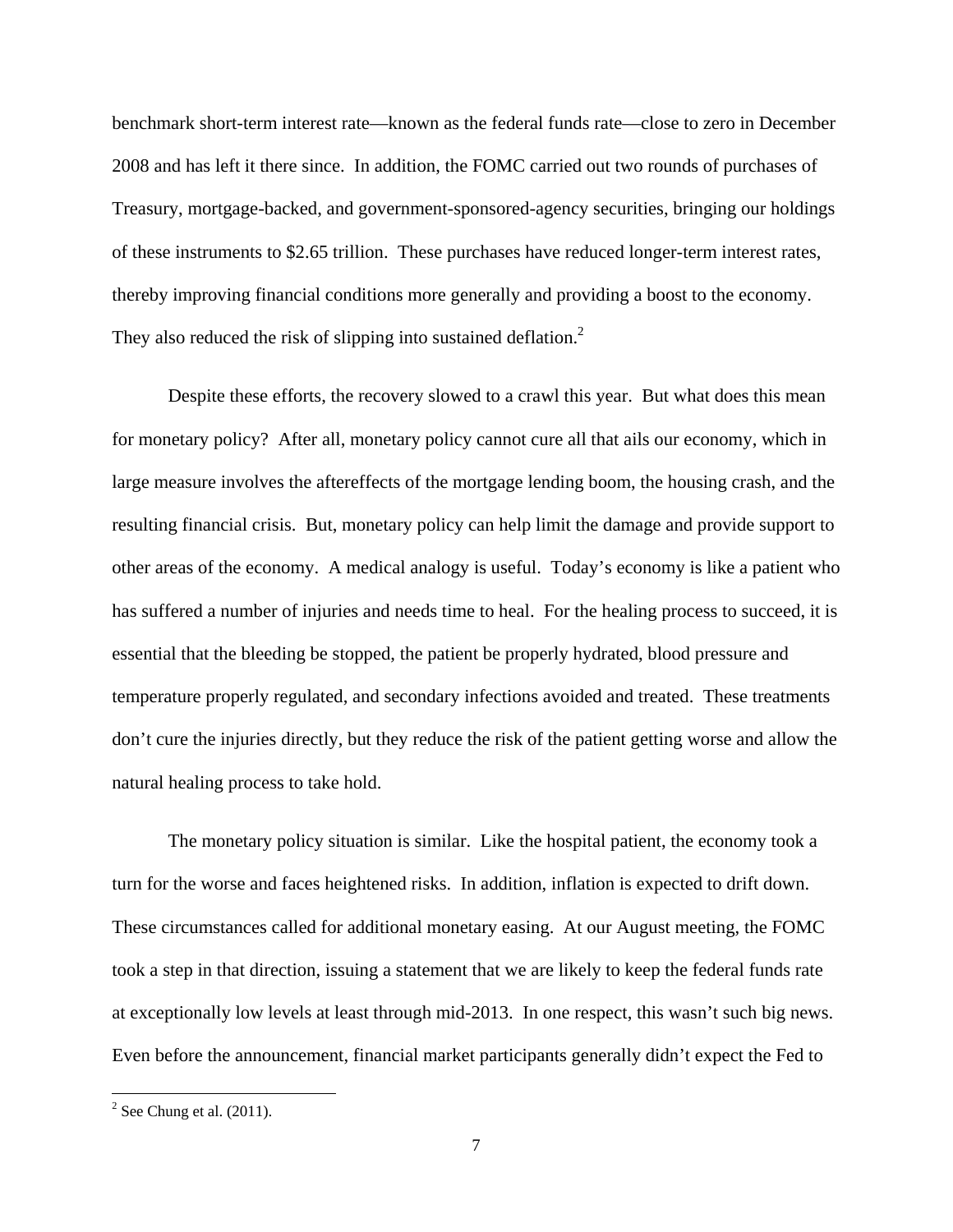raise rates much earlier than mid-2013. But it was news in the sense that it removed uncertainty and helped financial markets better understand our intentions. In response to the FOMC statement, financial market expectations of future interest rates and U.S. Treasury yields fell. Note also that we are not tying our hands by making this announcement. We haven't made a guarantee. We will alter our policy as appropriate if circumstances change.

Right now, though, the real threat is an economy that is at risk of stalling and the prospect of many years of very high unemployment, with potentially long-run negative consequences for our economy. There are a number of potential steps the Fed could take to ease financial conditions further and move us closer to our mandated goals of maximum employment and price stability.<sup>3</sup> Of course, these "treatments" won't make our economic problems go away and their costs and benefits must be carefully balanced. But they could offer a measure of protection against further deterioration in the patient's condition and perhaps help him get back on his feet. Thank you very much.

 $3$  See Bernanke (2011).